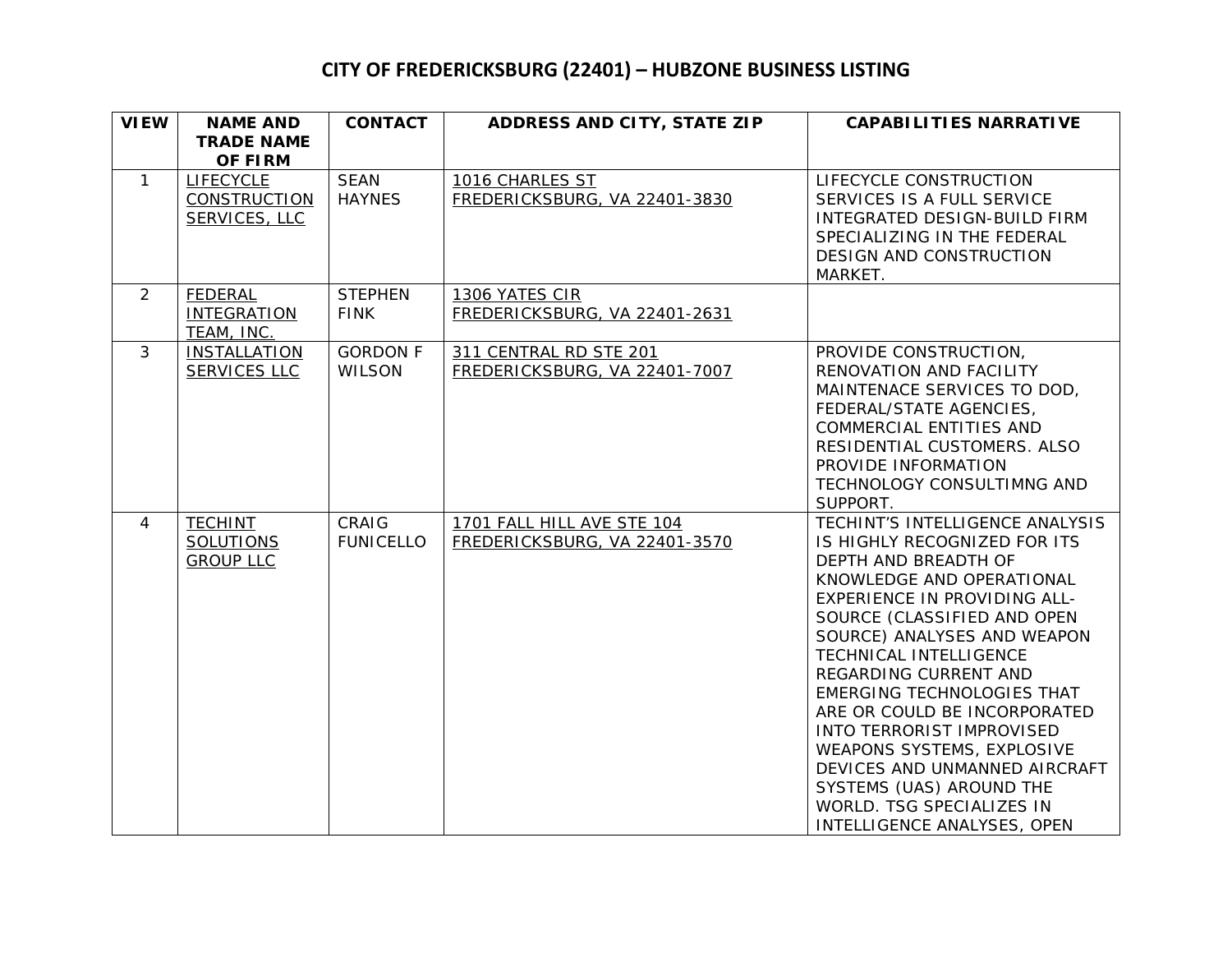|                |                      |                 |                               | SOURCE INTELLIGENCE, CYBER,     |
|----------------|----------------------|-----------------|-------------------------------|---------------------------------|
|                |                      |                 |                               | COUNTER UNMANNED AIRCRAFT       |
|                |                      |                 |                               | SYSTEMS (CUAS), COUNTER         |
|                |                      |                 |                               | TERRORISM TRAINING, SOFTWARE    |
|                |                      |                 |                               | SOLUTIONS (DATA REPOSITORY      |
|                |                      |                 |                               |                                 |
|                |                      |                 |                               | AND COLLECTION), AND TRAINING   |
|                |                      |                 |                               | AID(S) FABRICATION. TECHINT     |
|                |                      |                 |                               | ANALYSTS FUSES TECHNICAL        |
|                |                      |                 |                               | INTELLIGENCE (TECHINT) / WTI    |
|                |                      |                 |                               | WITH HUMINT, SIGINT, IMINT, AND |
|                |                      |                 |                               | OSINT DATA TO PROVIDE THE "BIG  |
|                |                      |                 |                               | PICTURE" FOR WARFIGHTER. OUR    |
|                |                      |                 |                               | ANALYSTS ASSIST IN THE          |
|                |                      |                 |                               | DEVELOPMENT OF COLLECTION       |
|                |                      |                 |                               | REQUIREMENT DATA BASING         |
|                |                      |                 |                               | TECHNICAL INTELLIGENCE, ALL-    |
|                |                      |                 |                               | SOURCE FUSION ANALYSIS AND      |
|                |                      |                 |                               | REPORTING, TARGETING SUPPORT    |
|                |                      |                 |                               | AND RESPONDING TO REQUEST FOR   |
|                |                      |                 |                               | INFORMATION.                    |
| 5              | <b>CASK SERVICES</b> | <b>GEORGE</b>   | 1214 CAROLINE ST              | CASK SERVICES PROVIDES SYSTEMS  |
|                | <b>LLC</b>           | <b>JUDD</b>     | FREDERICKSBURG, VA 22401-3702 | AND ENGINEERING SERVICES WITH   |
|                |                      |                 |                               | PORTFOLIO AND PROJECT           |
|                |                      |                 |                               | MANAGEMENT SERVICES TO          |
|                |                      |                 |                               | PROVIDE CLIENTS INSIGHT,        |
|                |                      |                 |                               | ANTICIPATE AND RESPOND TO       |
|                |                      |                 |                               | CHALLENGES, FAIL FASTER, AND    |
|                |                      |                 |                               | OVERSEE ACTIVITIES AS A         |
|                |                      |                 |                               | PORTFOLIO INSTEAD OF IN SILOS   |
|                |                      |                 |                               | ACROSS 3 CRUCIAL DIMENSIONS,    |
|                |                      |                 |                               | PEOPLE   PROCESS   TECHNOLOGY   |
|                |                      |                 |                               | ALL ALIGNED WITH, GOVERNANCE    |
|                |                      |                 |                               | RISK   COMPLIANCE.              |
| 6              | <b>IOLAUS</b>        | <b>BLAKELY</b>  | 1221 FARRISH DR               |                                 |
|                | <b>FEDERAL LLC</b>   | <b>AUSTIN</b>   | FREDERICKSBURG, VA 22401-6649 |                                 |
| $\overline{7}$ | <b>KADARA</b>        | <b>SHERREA</b>  | 1012 RIVER WALK ST            | MANAGEMENT CONSULTING, HUMAN    |
|                | <b>BUSINESS</b>      | <b>KORNEGAY</b> | FREDERICKSBURG, VA 22401-2785 | CAPITAL MANAGEMENT, SYSTEMS     |
|                | SOLUTIONS, LLC       |                 |                               | ENGINEERING, IT SOLUTIONS, AND  |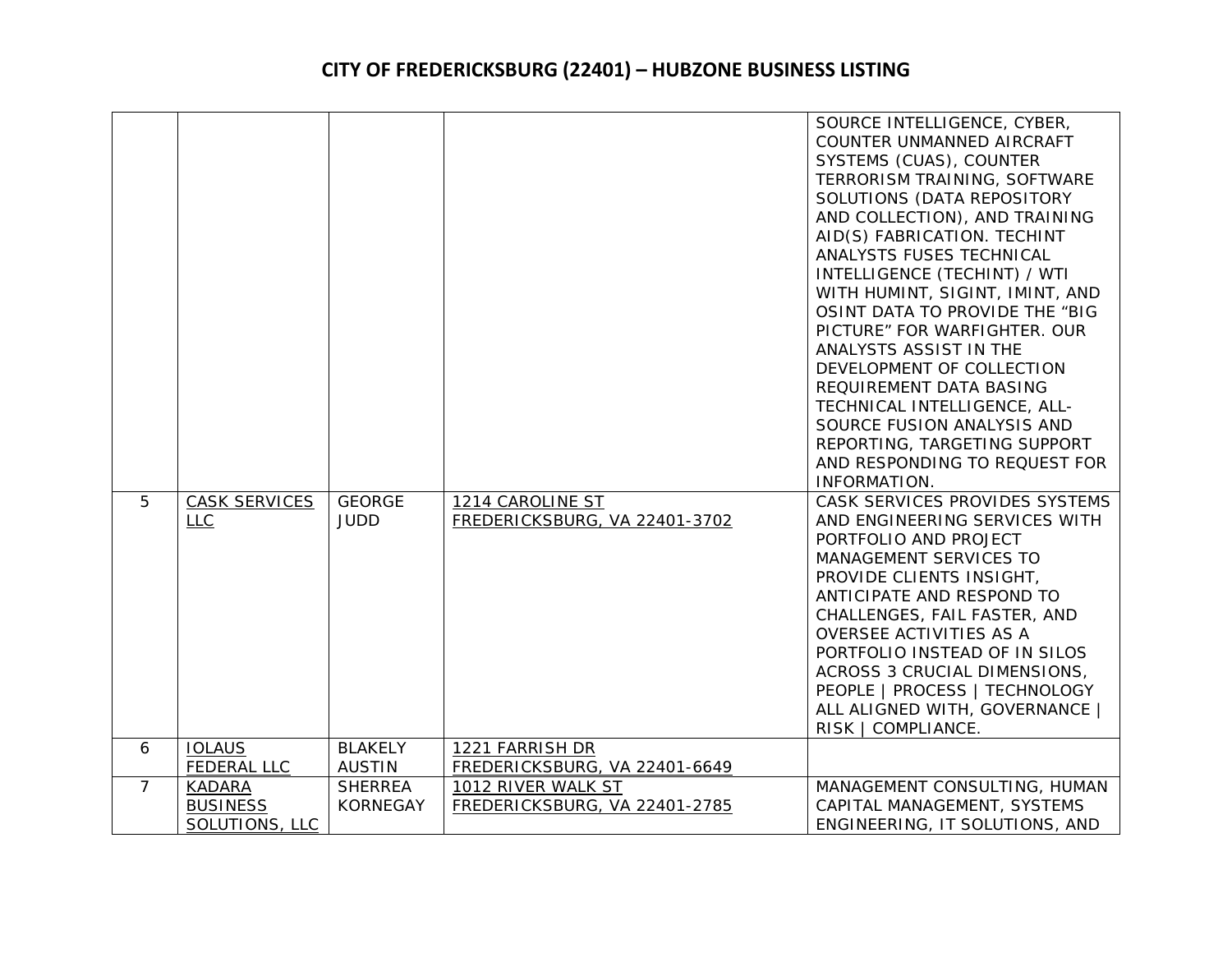|   |                                     |                                    |                                                                   | ACCOUNTING SERVICES. WE ASSIST<br>ORGANIZATIONS THROUGH<br>PROCESS IMPROVEMENT, CHANGE<br>MANAGEMENT, STRATEGIC<br>PLANNING, WORKFORCE<br>EVOLUTION, BUDGET ANALYSIS AND<br>FORECASTING, LIFECYCLE SYSTEM<br>ENGINEERING, SYSTEM<br>ENGINEERING AND INTEGRATION,                                                                                                                                                                                                                                                                                                                                                                                                                                                                                                                                |
|---|-------------------------------------|------------------------------------|-------------------------------------------------------------------|-------------------------------------------------------------------------------------------------------------------------------------------------------------------------------------------------------------------------------------------------------------------------------------------------------------------------------------------------------------------------------------------------------------------------------------------------------------------------------------------------------------------------------------------------------------------------------------------------------------------------------------------------------------------------------------------------------------------------------------------------------------------------------------------------|
|   |                                     |                                    |                                                                   | AND MISSION ENTERPRISE<br>INTEGRATION.                                                                                                                                                                                                                                                                                                                                                                                                                                                                                                                                                                                                                                                                                                                                                          |
| 8 | <b>PEMBROKE</b><br>PARTNERS LLC     | <b>GREGORY</b><br><b>CHASTEEN</b>  | 702 LAFAYETTE BLVD<br>FREDERICKSBURG, VA 22401-6008               |                                                                                                                                                                                                                                                                                                                                                                                                                                                                                                                                                                                                                                                                                                                                                                                                 |
| 9 | PILLAR GLOBAL<br>SOLUTIONS,<br>INC. | <b>KEVIN T</b><br><b>MCTARSNEY</b> | 1125 JEFFERSON DAVIS HWY STE 400<br>FREDERICKSBURG, VA 22401-8449 | PILLAR GLOBAL SOLUTIONS IS YOUR<br>PARTNER IN LEVERAGING THE BEST<br>TECHNOLOGY AVAILABLE TO SOLVE<br>REAL WORLD BUSINESS AND<br>OPERATIONAL PROBLEMS. BY<br>STAYING ON TOP OF THE LATEST<br>EMERGING TECHNOLOGIES, AND<br>NOT NECESSARILY TRENDS, WE<br>HAVE INSIGHT INTO SOLUTIONS<br>THAT CAN BE INNOVATIVE AND<br>COST EFFECTIVE. USING OUR<br>ENTERPRISE IT EXPERIENCE, OUR<br><b>GROWING RELATIONSHIPS WITH</b><br>HARDWARE & SOFTWARE VENDORS,<br>AND OUR INDUSTRY PARTNERS WE<br>CAN EVALUATE CUSTOMER<br>REQUIREMENTS AND MAKE<br>APPROPRIATE AND EFFECTIVE<br>TECHNOLOGY RECOMMENDATIONS.<br>WE VALUE THE RELATIONSHIPS WE<br>HAVE DEVELOPED AND LOOK<br>FORWARD TO WORKING WITH OUR<br><b>CUSTOMERS. WE UNDERSTAND</b><br>THAT TECHNOLOGY INVESTMENT<br>DECISIONS ARE IMPORTANT, AND |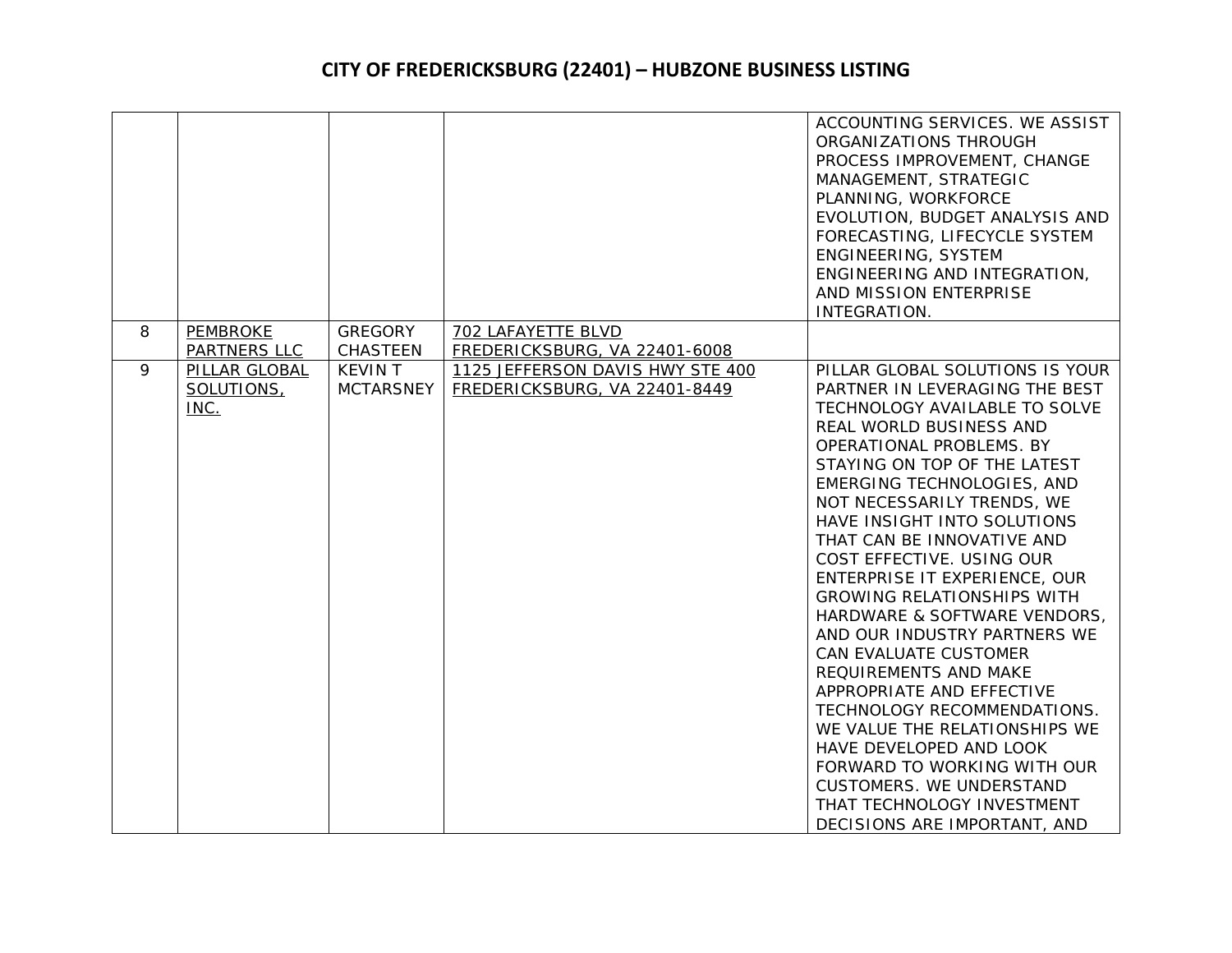|    |                                                    |                                   |                                                           | THAT THERE IS VALUE IN THE<br>FOUNDATION OF YOUR EXISTING<br>TECHNOLOGY INFRASTRUCTURE.<br>PILLAR GLOBAL SOLUTIONS, INC<br>WANTS TO HELP YOU NAVIGATE<br>THIS INVESTMENT OPPORTUNITY<br>AND LEVERAGE WHAT YOU HAVE<br>TODAY: LET'S BUILD UPON IT!                                                                                                                                                                                                                                                                                                                                                                                                         |
|----|----------------------------------------------------|-----------------------------------|-----------------------------------------------------------|-----------------------------------------------------------------------------------------------------------------------------------------------------------------------------------------------------------------------------------------------------------------------------------------------------------------------------------------------------------------------------------------------------------------------------------------------------------------------------------------------------------------------------------------------------------------------------------------------------------------------------------------------------------|
| 10 | ASPETTO, INC                                       | <b>ABBAS</b><br><b>HAIDER</b>     | 1691 JEFFERSON DAVIS HWY<br>FREDERICKSBURG, VA 22401-4651 | ASPETTO IS AMERICA'S FIRST<br>BULLET-RESISTANT GARMENT LINE.<br>WE SPECIALIZE IN MANUFACTURING<br>OF BODY ARMOR AND BULLET-<br>RESISTANT GARMENTS. WE ALSO<br>OFFER UNIFORMS, TACTICAL<br>ARMOR, CONCEALABLE ARMOR,<br>SUITS, SHIRTS, AND OTHER FORMAL<br><b>WEAR PRODUCTS.</b>                                                                                                                                                                                                                                                                                                                                                                           |
| 11 | <b>ENVISION NOW,</b><br>$L_{\mathsf{L}\mathsf{C}}$ | <b>KATHERINE</b><br><b>ROOKER</b> | 1007 JAMIS PL<br>FREDERICKSBURG, VA 22401-8443            | CORE CAPABILITIES . FACILITY<br>MAINTENANCE SERVICES . PROJECT<br>PLANNING AND LOGISTICS . OFFICE<br>AND LABORATORY MOVE AND<br>RELOCATION SERVICES OUR<br>MANAGEMENT CONSULTING<br>APPROACH OUR CONSULTING<br>SERVICES FOCUS ON KEY DETAILS<br>TO ENHANCE EFFICIENCY AT EACH<br>LEVEL. BY INCORPORATING<br>INDUSTRY BEST PRACTICES INTO<br>THE PROCESS AND IMPLEMENTING<br>PROVEN STRATEGIES, WE ARE ABLE<br>TO STAY AHEAD OF THE<br>COMPLETION AND BETTER SERVE<br>THE USERS. OUR SERVICES<br>INCLUDE: • CONTRACTS<br>MANAGEMENT . PROJECT PLANNING<br>• FACILITY MAINTENANCE • MOVE<br>RELOCATION MANAGEMENT<br><b>SERVICES BUILDING REPAIRS &amp;</b> |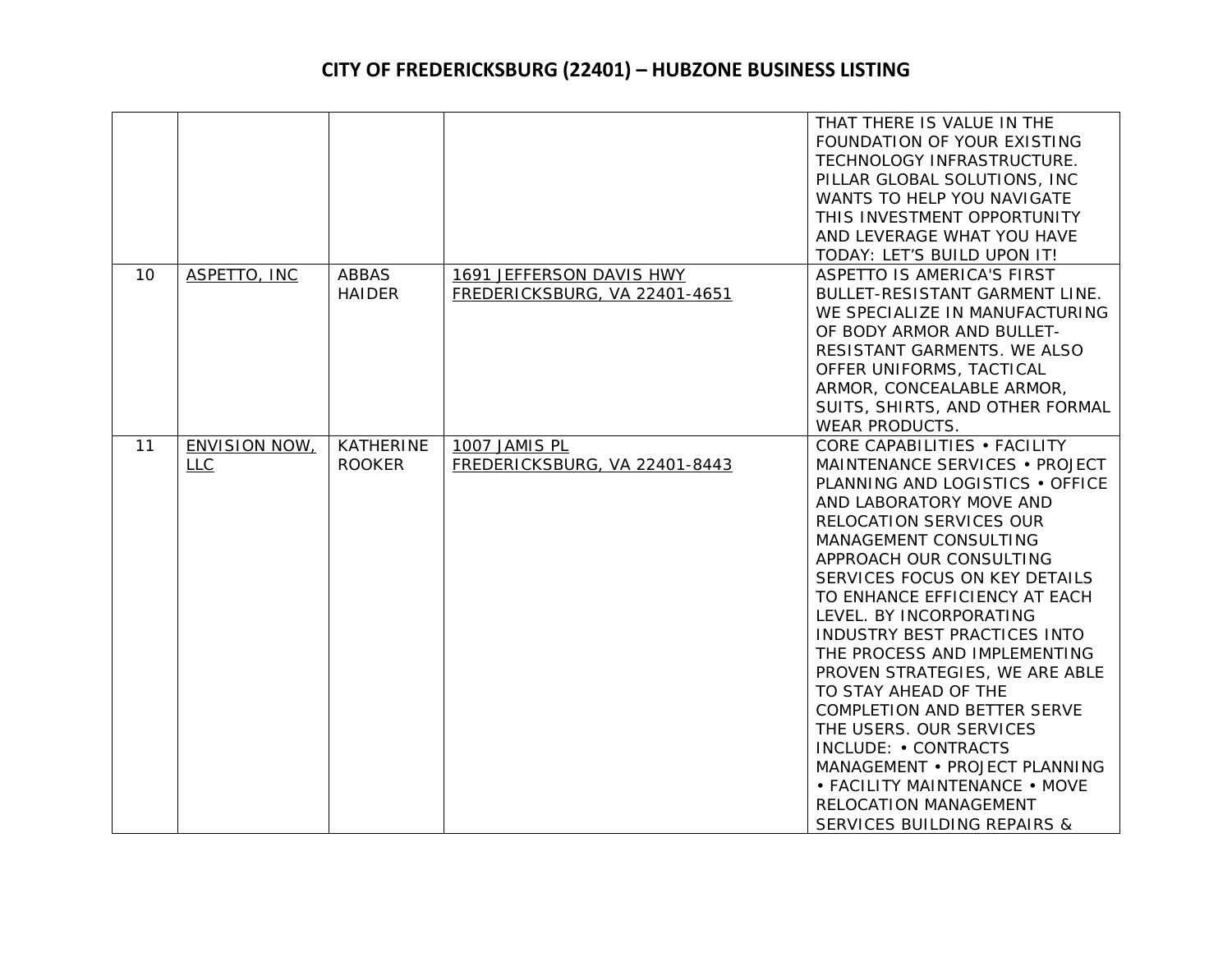|    |                                                                         |                         |                                                                        | MAINTENANCE SERVICES OUR<br>SEASONED SERVICE TEAM FOCUS<br>ON SMALL QUALITY TASKS THAT<br>MAKES ALL THE DIFFERENCE FOR<br>THE USERS. OUR INHOUSE<br>SERVICES INCLUDE: • INTERIOR<br><b>BUILDING REPAIRS • SYSTEMS</b><br><b>FURNITURE REPAIRS,</b><br>MODIFICATION, RECONFIGURATION,<br><b>INSTALLATION WOMAN OWNED</b><br>SMALL BUSINESS (WOSB), SDB,<br>WITH A SBA 8(A) CERTIFICATION,<br>SBA HUBZONE CERTIFICATION                                                                                                                                                                                                                                                                                                                                                                     |
|----|-------------------------------------------------------------------------|-------------------------|------------------------------------------------------------------------|-------------------------------------------------------------------------------------------------------------------------------------------------------------------------------------------------------------------------------------------------------------------------------------------------------------------------------------------------------------------------------------------------------------------------------------------------------------------------------------------------------------------------------------------------------------------------------------------------------------------------------------------------------------------------------------------------------------------------------------------------------------------------------------------|
| 12 | <b>GLOBAL</b><br>COMMERCE &<br>INFORMATION,<br>INC.<br><b>GLOBAL CI</b> | <b>MICHAEL</b><br>ZIMAN | 1320 CENTRAL PARK BLVD STE 200 RM 218<br>FREDERICKSBURG, VA 22401-4953 | HUBZONE CERTIFIED FEDERAL,<br>COMMERCIAL, AND NON-PROFIT IT<br>MODERNIZATION, CLOUD-HOSTING,<br>ADMINISTRATIVE, AND<br>ENGINEERING SERVICES,<br>INCLUDING FEDERAL PROJECT<br>STAFFING (E.G. AGENCY CLEARED<br>STAFFING). MODERNIZATION<br>SERVICES INCLUDE PROJECT<br>MANAGEMENT (E.G. AGILE, SCRUM,<br>SDLC), APPLICATION DEVELOPMENT,<br><b>BUSINESS ANALYTICS, SYSTEMS</b><br>AND DATA ARCHITECTURE,<br>SECURITY (E.G. DATA LOSS<br>PROTECTION), IDMS-TO-DB2<br>CONVERSION, DB2-TO-'BIG DATA'<br>CONVERSION, COBOL-TO-<br>MICROSERVICES BASED CODING<br>(E.G. JS, NODE, ETC.), COMPLIANCE<br>MANAGEMENT AUTOMATION, VDI,<br>VIRTUALIZED INFRASTRUCTURES,<br>DATA ANALYTICS, AND THE TESTING<br>ARCHITECTURE AND TEST DATA<br><b>GENERATION TO FACILITATE</b><br>MODERNIZATION. WE ALSO |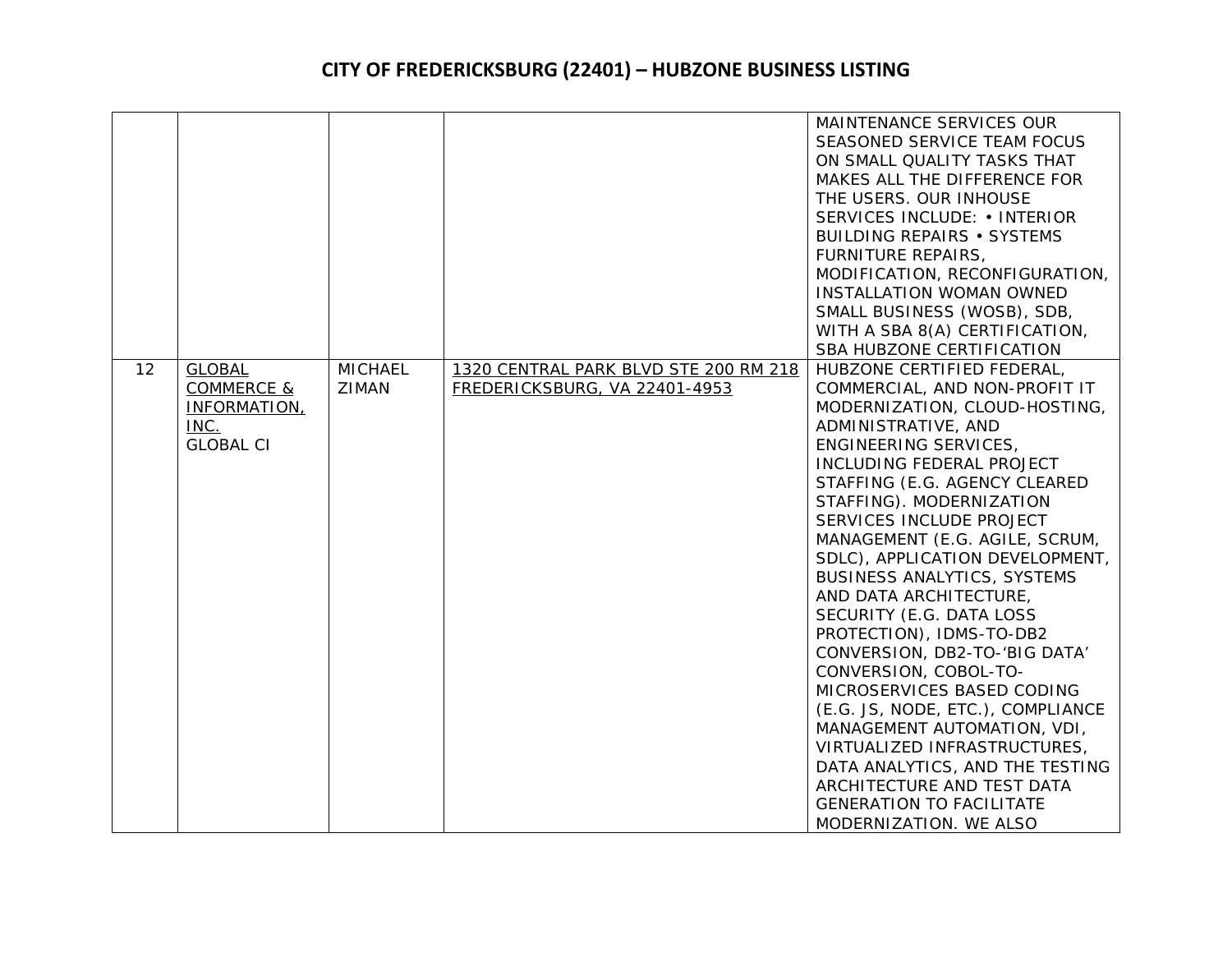|    |                 |                |                                  | PROVIDE CALL CENTER SERVICES,       |
|----|-----------------|----------------|----------------------------------|-------------------------------------|
|    |                 |                |                                  | THAT PROVIDE A FULL RANGE OF        |
|    |                 |                |                                  | <b>CLEARING HOUSE AND CUSTOMER</b>  |
|    |                 |                |                                  |                                     |
|    |                 |                |                                  | OUTREACH, INCLUDING SOCIAL          |
|    |                 |                |                                  | CONTACT.                            |
| 13 | PARATUSEC LLC   | <b>MICHAEL</b> | 1125 JEFFERSON DAVIS HWY STE 400 | PROVIDE STRATEGIC AND PROGRAM       |
|    |                 | <b>CURRY</b>   | FREDERICKSBURG, VA 22401-8449    | MANAGEMENT & IT PROFESSIONAL        |
|    |                 |                |                                  | <b>SERVICES: NETWORK</b>            |
|    |                 |                |                                  | ENGINEERING, NETWORK                |
|    |                 |                |                                  | ADMINISTRATION, INFORMATION         |
|    |                 |                |                                  | ASSURANCE, COMPUTER SYSTEMS         |
|    |                 |                |                                  | SUPPORT. MGT ANALYST AND            |
|    |                 |                |                                  | ADMINISTRATIVE SUPPORT,             |
|    |                 |                |                                  | SUBJECT MATTER EXPERTISE AND        |
|    |                 |                |                                  | PROFESSIONAL STAFFING,              |
|    |                 |                |                                  | SHAREPOINT DEV, PORTAL              |
|    |                 |                |                                  | DEVELOPMENT, SIMULATIONS            |
|    |                 |                |                                  | SUPPORT, KNOWLEDGE                  |
|    |                 |                |                                  | MANAGEMENT SUPPORT, AUDIT           |
|    |                 |                |                                  | READINESS SUPPORT, RECORDS          |
|    |                 |                |                                  | MANAGEMENT, BUSINESS PROCESS        |
|    |                 |                |                                  | IMPROVEMENT, DIGITAL                |
|    |                 |                |                                  | <b>TRANSFORMATION AND</b>           |
|    |                 |                |                                  | <b>INTEGRATION OF NEW AND</b>       |
|    |                 |                |                                  | <b>EMERGING TECHNOLOGIES</b>        |
| 14 | PUEO BUSINESS   | <b>MICAH</b>   | 301 LAFAYETTE BLVD               |                                     |
|    | SOLUTIONS LLC   | <b>MOSSMAN</b> | FREDERICKSBURG, VA 22401-6066    |                                     |
| 15 | <b>WARD ENG</b> | <b>KAREN M</b> | 317 GERMANIA STREET              | SOFTWARE ENGINEERING, TEST &        |
|    | <b>SUPPORT</b>  | <b>WARD</b>    | FREDERICKSBURG, VA 22401-3325    | EVALUATION, ENGINEERING,            |
|    | SERVICES, INC.  |                |                                  | SYSTEM SOFTWARE DEVELOPMENT,        |
|    | <b>WESSGRP</b>  |                |                                  | ANALYSIS, CYBERSECURITY,            |
|    |                 |                |                                  | DATABASE ENGINEERING,               |
|    |                 |                |                                  | ENTERPRISE RESOURCE PLANNING,       |
|    |                 |                |                                  | PROGRAM MANAGEMENT, RDBMS,          |
|    |                 |                |                                  | SHAREPOINT, CASP, SECURITY+,        |
|    |                 |                |                                  | CISSP, OCP, PMP, ITIL, JIRA, AGILE, |
|    |                 |                |                                  | SUSTAINMENT, ORACLE, DEVOPS,        |
|    |                 |                |                                  | ATO, A&A, DEVELOPMENT,              |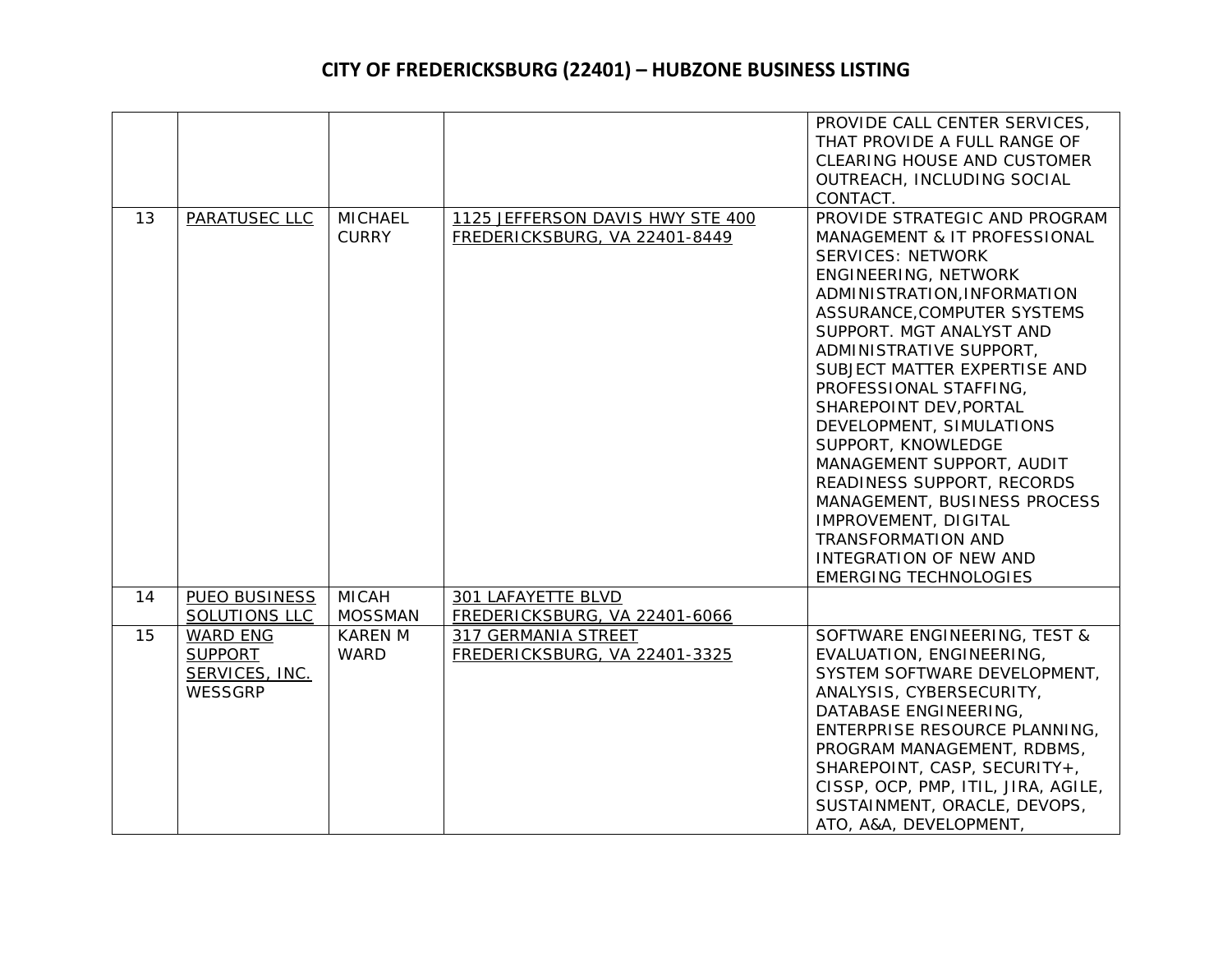|    |              |              |                                  | HEALTHCARE, EHR, ERP, DISA,      |
|----|--------------|--------------|----------------------------------|----------------------------------|
|    |              |              |                                  | CYBERSECURITY, RISK              |
|    |              |              |                                  | MANAGEMENT, SDLC, RISK           |
|    |              |              |                                  | MANAGEMENT FRAMEWORK,            |
|    |              |              |                                  | SECURITY ENGINEERING,            |
|    |              |              |                                  | SOFTWARE VALIDATION, OTHER       |
|    |              |              |                                  | SOFTWARE ASSURANCE ACTIVITIES,   |
|    |              |              |                                  | OTHER CYBERSECURITY ACTIVITIES,  |
|    |              |              |                                  | STIG, 8500.01, 8510.01,          |
|    |              |              |                                  | VALIDATION, VERIFICATION,        |
|    |              |              |                                  | SECURITY, SRG, DIACAP, DIARMF,   |
|    |              |              |                                  | RMF, CODE REVIEWS, HPFORTIFY,    |
|    |              |              |                                  | HBSS, ISSE, ISSO, STIG ANALYSIS, |
|    |              |              |                                  | EMASS, POA&M, ACQUISITION,       |
|    |              |              |                                  | IMPLEMENTATION, TEST             |
|    |              |              |                                  | ENGINEERING, RISK ANALYSIS,      |
|    |              |              |                                  | PROVIDES CYBERSECURITY IV&V,     |
|    |              |              |                                  | C&A, ISSE/ISSO AND PATCH         |
|    |              |              |                                  | MANAGEMENT SERVICES. SYSTEM &    |
|    |              |              |                                  | SOFTWARE ENGINEERING,            |
|    |              |              |                                  | REQUIREMENTS ANALYSIS, AGILE     |
|    |              |              |                                  | DEVELOPMENT, BUSINESS            |
|    |              |              |                                  | CAPABILITY LIFECYCLE (BCL)       |
|    |              |              |                                  | DOCUMENTATION SERVICES,          |
|    |              |              |                                  | SERVICE ORIENTED ARCHITECTURE,   |
|    |              |              |                                  | <b>SYSTEM OF SYSTEMS</b>         |
| 16 | <b>ILM</b>   | <b>JASON</b> | 1551 JEFFERSON DAVIS HWY STE 200 | ILM CORPORATION HANDLES          |
|    | CORPORATION  | <b>COHEN</b> | FREDERICKSBURG, VA 22401-0000    | COMPREHENSIVE DOCUMENT           |
|    | OF VIRGINIA, |              |                                  | <b>CONVERSION AND MANAGEMENT</b> |
|    | <b>INC</b>   |              |                                  | SERVICES INCLUDING DOCUMENT      |
|    |              |              |                                  | SCANNING, DATA ENTRY, PRINTING   |
|    |              |              |                                  | AND MAILING, CORRESPONDENCE      |
|    |              |              |                                  | RECEIPT, DIGITIZING              |
|    |              |              |                                  | MICROFILM/MICROFICHE, WIDE-      |
|    |              |              |                                  | FORMAT SCANNING, DOCUMENT        |
|    |              |              |                                  | PREPARATION, AND DOCUMENT        |
|    |              |              |                                  | EDITING (SGML, XML, HTML). ILM   |
|    |              |              |                                  | PROVIDES PROJECT MANAGEMENT,     |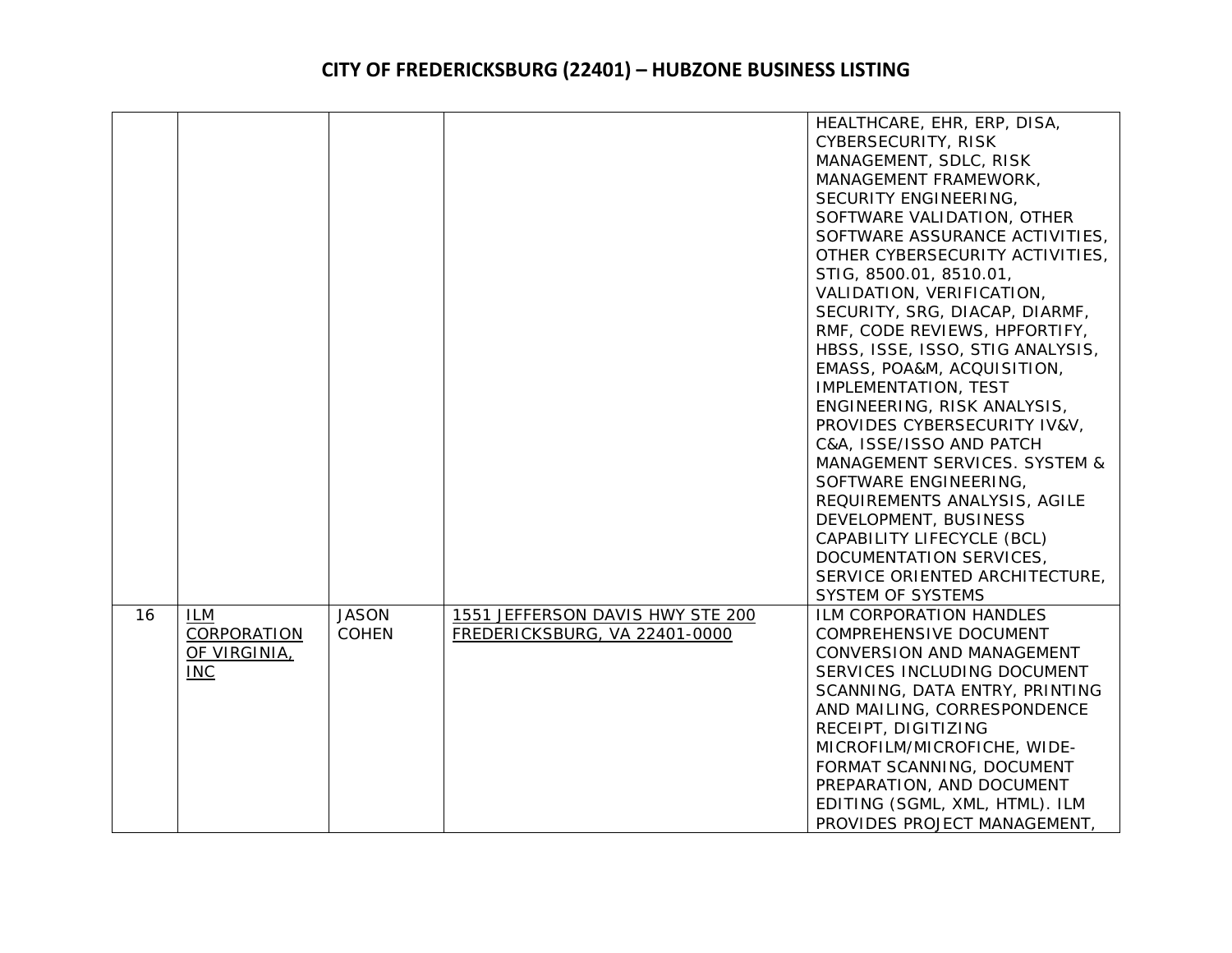|    |                                                           |                                   |                                                           | <b>CUSTOM INFORMATION</b><br>TECHNOLOGY INFRASTRUCTURE,<br>QUALITY CONTROL PROCEDURES,<br>RISK MANAGEMENT, AND STATE-OF-<br>THE-ART SECURITY PROTOCOLS FOR<br>FEDERAL CLIENTS. WE SPECIALIZE<br>IN PROCESSING AND DIGITIZING<br>LARGE VOLUMES OF PAPER<br>DOCUMENTS AND RECORDS. IN OUR<br>40-YEAR HISTORY, WE HAVE<br>COMPLETED HUNDREDS OF<br>PROJECTS FOR FEDERAL AGENCIES<br>AND OFFICES ACROSS THE UNITED<br>STATES. ILM IS ISO 9001:2015               |
|----|-----------------------------------------------------------|-----------------------------------|-----------------------------------------------------------|--------------------------------------------------------------------------------------------------------------------------------------------------------------------------------------------------------------------------------------------------------------------------------------------------------------------------------------------------------------------------------------------------------------------------------------------------------------|
|    |                                                           |                                   |                                                           | CERTIFIED FOR QUALITY, AN SBA<br>CERTIFIED HUBZONE SMALL                                                                                                                                                                                                                                                                                                                                                                                                     |
|    |                                                           |                                   |                                                           | BUSINESS, AND HAS A GSA                                                                                                                                                                                                                                                                                                                                                                                                                                      |
|    |                                                           |                                   |                                                           | SCHEDULE 36.                                                                                                                                                                                                                                                                                                                                                                                                                                                 |
| 17 | <b>HUMAN</b><br><b>RESOURCES</b><br>TECHNOLOGIES,<br>INC. | <b>RICHARD A</b><br><b>SCHOTT</b> | 1236 JEFFERSON DAVIS HWY<br>FREDERICKSBURG, VA 22401-4400 | WE PROVIDE PURPOSE BUILT<br>COMPLIANCE AND TECHNOLOGICAL<br>SOLUTIONS TO PUBLIC AND<br>PRIVATE ORGANIZATIONS. OUR<br>CAC2 APPROACH DIRECTLY AND<br>COST EFFECTIVELY SUPPORTS<br>ORGANIZATIONS WITH THEIR<br>UNIQUE BUSINESS AND MISSION<br>GOALS AND OBJECTIVES. THE<br>PROVEN CAC2 APPROACH COMBINES<br>OUR PROPRIETY SOFTWARE<br>PRODUCTS, SELECTED THIRD PARTY<br>PRODUCTS, TECHNICAL AND<br>SUBJECT MATTER EXPERTISE TO<br>PROVIDE SOLUTIONS MEETING OUR |
|    |                                                           |                                   |                                                           | <b>CUSTOMERS' COMPLIANCE,</b><br>COMMUNICATION,<br>ORGANIZATIONAL, AND<br>INFORMATION REQUIREMENTS.<br>SINCE 1986, WE HAVE                                                                                                                                                                                                                                                                                                                                   |